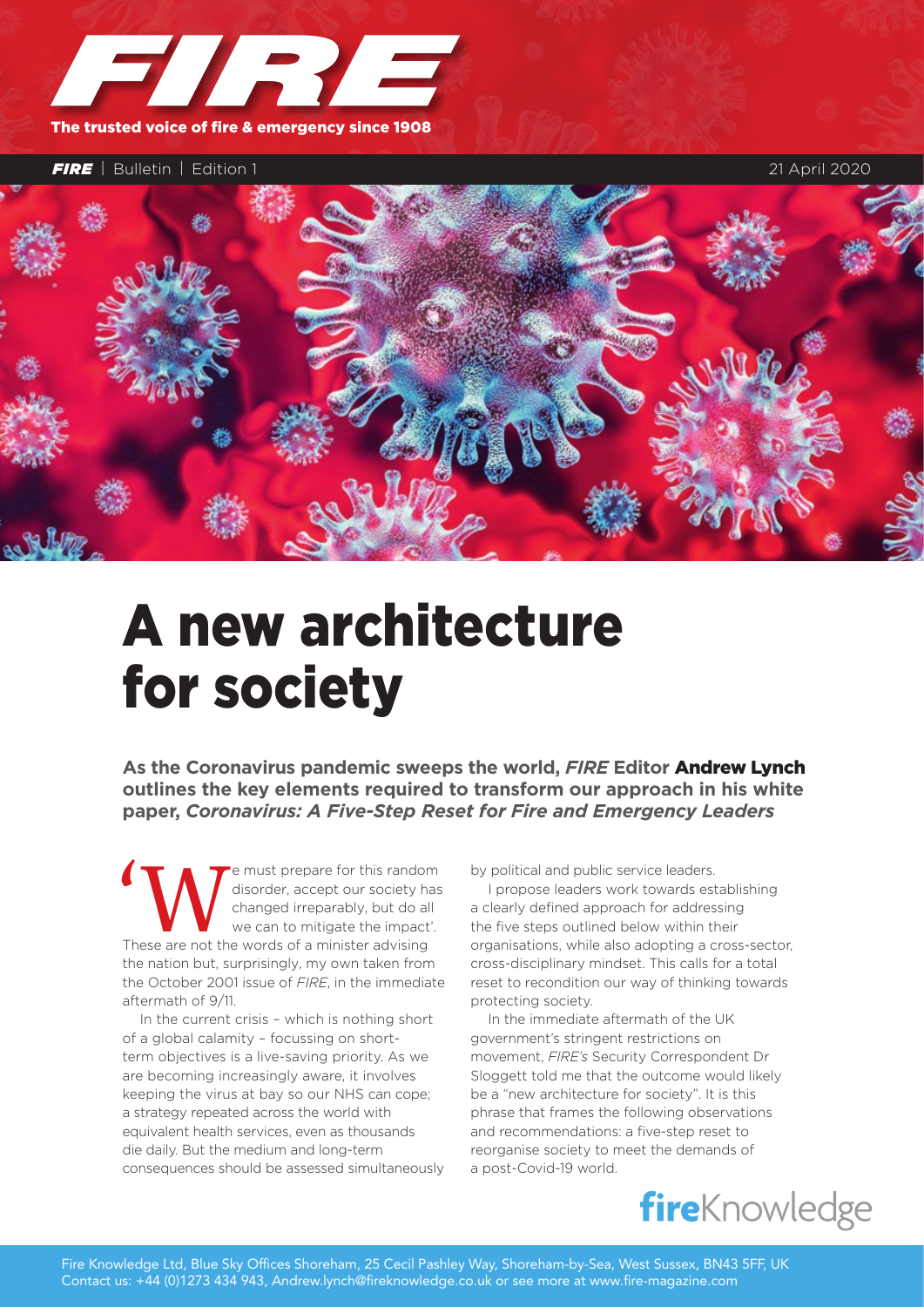### Five-Step Reset

#### **1) Resetting the Ecosystem**

The global impact of climate change is upon us, as the recent prelude of nationwide flooding only served to underline further for those not getting the message. As Dr Sloggett writes in the next issue of *FIRE*: 'Climate change, irrespective of the tedious arguments that are made by those who deny its reality by suggesting that this is another cycle which will pass, are simply living in a parallel universe'. It is clear that more needs to be done to address the increasingly devastating effect of environmental pollution – the growing 'unintended consequences' list has barely been explored, never mind debated on a national level.

Livestock farming, with the vast resources of rain forests expunged to feed livestock, is rapidly becoming the world's greatest single polluter. The unintended consequences of livestock requiring incredible levels of natural resources leads to dwindling water supplies, massive grain consumption and waste polluting streams, rivers and oceans. That's before we get to methane and the overuse of antibiotics to control diseases in factory farms and the consequential resistance humans are building to antibiotics.

As overpopulation and livestock farming force populations into wildland territories, our impact on biodiversity is becoming clear as wildlife and humans interact at unnaturally close quarters. The 'wet market' (the sale of live meat and fish) in Wuhan, China, where a variety of animals were displayed in unsanitary conditions, is the likely 'ground zero' for Coronavirus. Scientists at Wuhan University, of all places, have long predicted that a global pandemic was inevitable, less a matter of 'not if but when' rather 'not one but how many' – a frightening thought in dark times.

The 'tip of the iceberg' events – from devastating country-wide flooding and wildfires to global pandemics – has become the new normal. So, what happens when matters get even worse? When global temperature rises cause harvest failures, food shortages and famine?

Today's leaders must recognise a world in rapid decline due to our impact on the environment, acknowledge the devastation we have reaped and resolve to lead in every way possible to mitigate future impact. There can be no equivocation in recognising the inevitable to recommend the



most stringent response that we all need to take, such as bringing forward the deployment of electric cars. There should be no more excuses around 'unintended consequences' – the whole ecosystem is connected, and we must join the dots to understand the situation and remedy behaviour.

Leaders must educate themselves on every aspect of environmental impact, even the most unpalatable, to take the necessary steps to guide the public to make difficult choices. Quite simply, a step change is required. Could the pandemic be the first step to 'resetting' how society functions?

#### **2) Resetting Fire and Rescue**

The frontline response to the pandemic, headed by NHS workers and supported by emergency and public sector services has focused attention on the resourcefulness of our healthcare workers, while highlighting the fragility of the system as peak crisis rapidly approaches.

As a fundamental component of the public safety ecosystem, the Fire and Rescue Service has in one sense a unique capability – that of responding swiftly and effectively to fires and emergencies – acknowledged as on the whole being fit for purpose in HMI's State of Fire report. But other aspects of function and service delivery need to be re-addressed in the wake of the pandemic, not least the supportive role to other frontline service deliverers in times of crisis.

You may recall that the Knight Report in 2013 advocated closer working with the Ambulance

## *"Could the pandemic be the first step to 'resetting' how society functions?"*

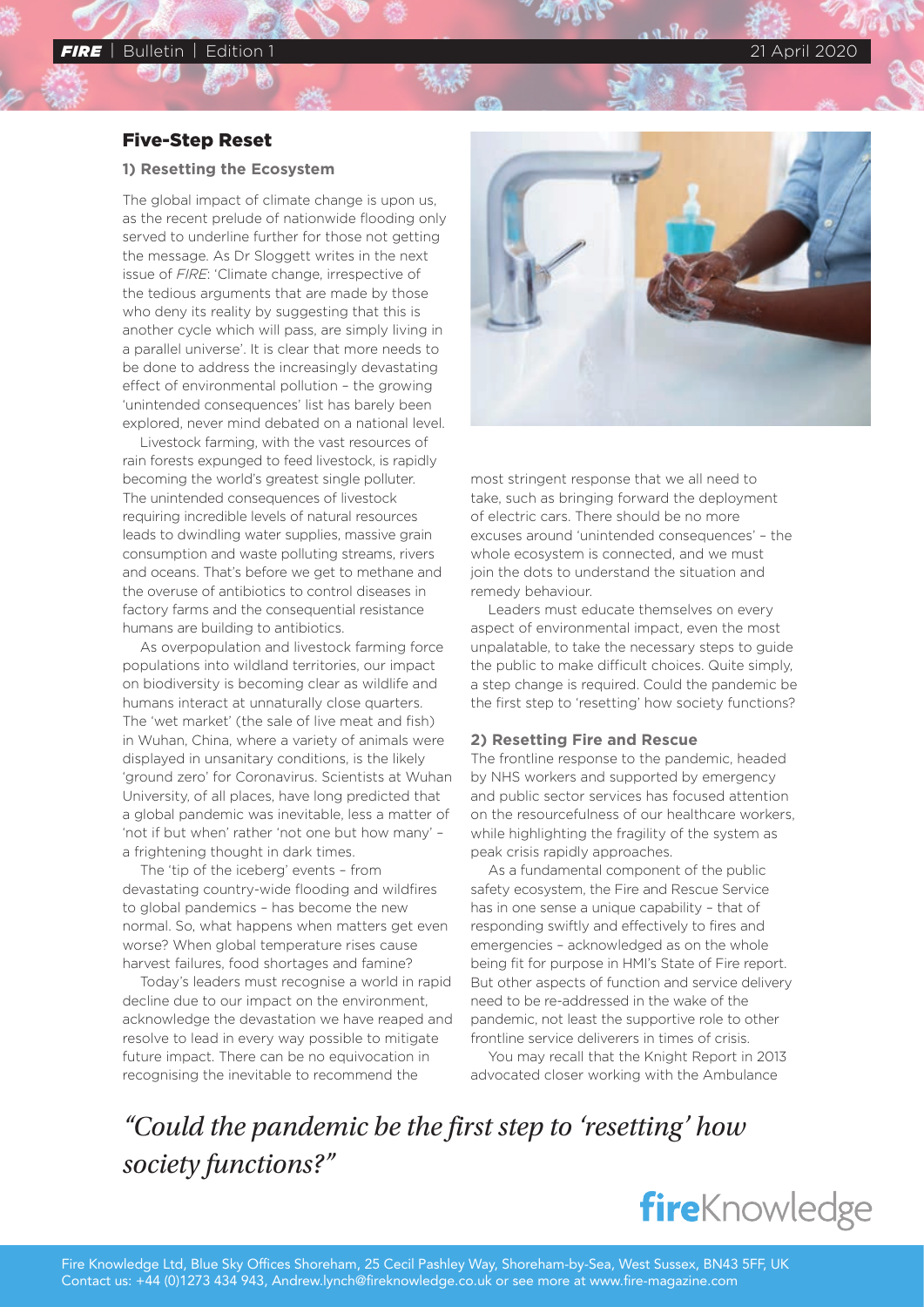#### *FIRE* | Bulletin | Edition 1 21 April 2020

Service as well as Police and but for Home Office priorities we could have travelled further in that direction. While several fire and rescue services have moved towards closer collaboration and support, the next step change is required in how public services operate together, both effectively, and importantly as budgets contract in the coming months and years, efficiently.

A realignment in how fire and rescue services operate, deliver services and collaborate should be considered now, as the attention centres on the NHS and away from fire and rescue. 'The day when the word 'Fire' is removed from the title of the 'Service' cannot be far away', our correspondent states and he might not be far wrong.

#### **3) Resetting Dynamic Leaders**

If realignment is required, then visionary leaders need to show the way. Her Majesty's Chief Inspector of Fire and Rescue Services, Sir Tom Winsor, finds some aspect of FRS leadership inadequate, especially regarding diversity, as he states in the State of Fire report: 'All too often we have found senior management teams being an echo chamber for people who sound and think the same'.

In the [February issue of](https://subscriber.pagesuite-professional.co.uk/subscribe.aspx?t=2135&eid=eebeeb87-bc2c-4280-b577-c19191bb094b) *FIRE*, the Asian Fire Service Association's Jagtar Singh and Wayne McCollin espoused considering a range of leadership styles, from transactional to transformational, while stressing the importance of trust. 'The effective leader must be authentic, inclusive, value driven, honest, open and transparent' they state and go on to commend generative leadership above all else by saying: 'Generative leadership invites senior leaders to show vulnerability and empower key stakeholders to self-organise and to find the solution to complex issues'.

While transactional or autocratic leadership styles may be required at present in dealing with the crisis, a more dynamic approach will become increasingly crucial in future, incorporating a variety of styles for an entirely different society. The world is tilting on its axis and leaders should be able to shift their perspectives to incorporate a broader world view – an integral approach – and take their colleagues with them.



The new architecture of society calls for a more dynamic, proactive style of leadership, unafraid to tell harsh truths to politicians and citizens alike to place protection on the front foot rather than the afterthought it had become in what was until recently a complacent society.

#### **4) Resetting Resilient Communities**

An ever-evolving cycle had begun the moment government announced restrictions on movement and while the worst excesses by the less considerate elements of society take hold of too much of the media airtime – adding unnecessarily to many people's angst – a growing movement by the silent majority is taking hold. That is one of family, group and community resilience. Given the restrictions of movement, communities are coming together virtually to protect the most vulnerable in supplying essentials, with an emerging NHS volunteer army.

Following the widespread flooding across the UK it was warming to discover a research wildfire drill project in the Austin Travis County region of

*"The 'tip of the iceberg' events – from devastating countrywide flooding and wildfires to global pandemics – has become the new normal"*

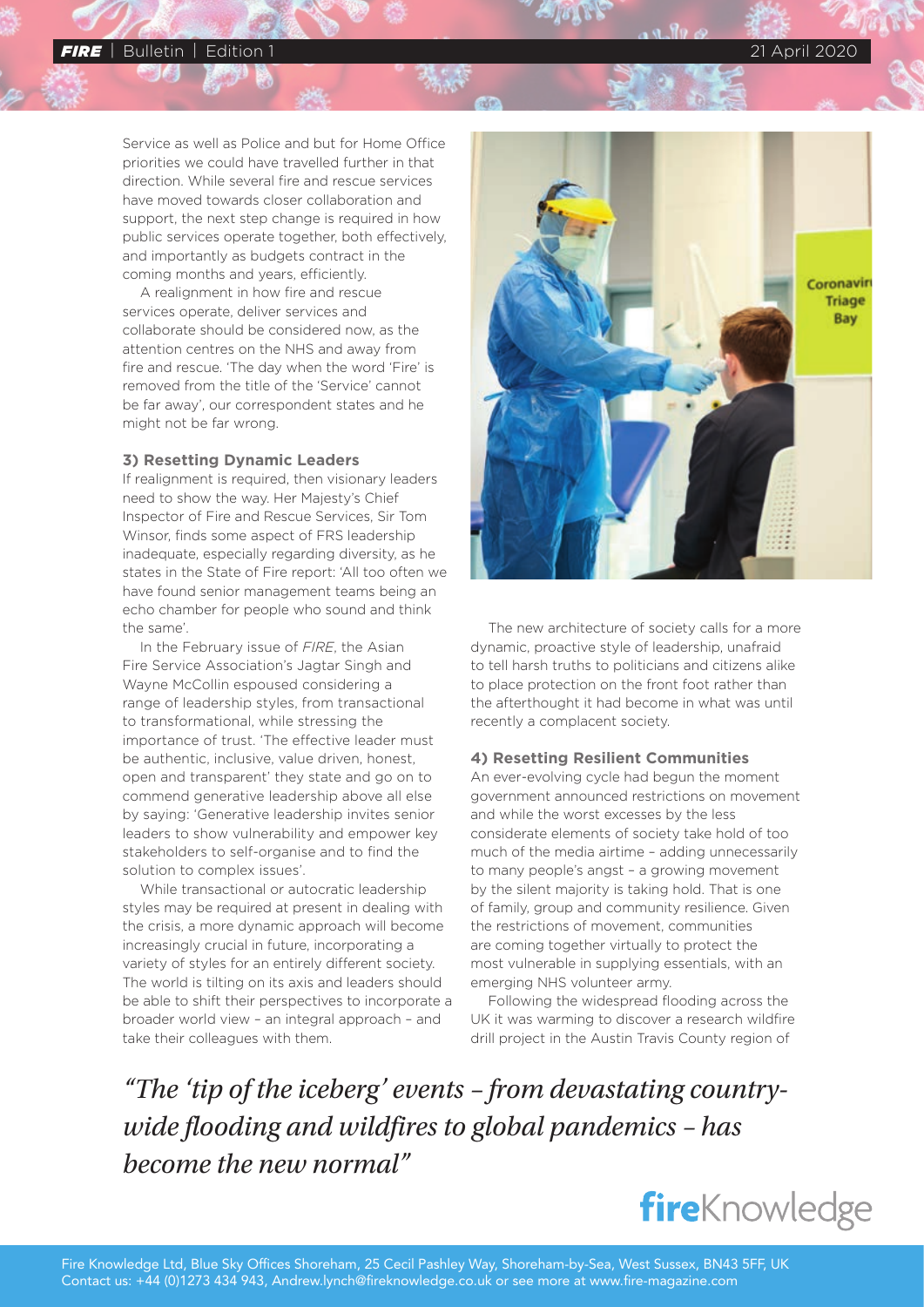# *"The new architecture of society calls for a more dynamic, proactive style of leadership, unafraid to tell harsh truths to politicians and citizens alike"*

Texas, with a population of 1.4 million residents which ranks fifth in US wildfire risk ([see April issue](https://subscriber.pagesuite-professional.co.uk/subscribe.aspx?t=2135&eid=eebeeb87-bc2c-4280-b577-c19191bb094b)  of *[FIRE](https://subscriber.pagesuite-professional.co.uk/subscribe.aspx?t=2135&eid=eebeeb87-bc2c-4280-b577-c19191bb094b)*). The research findings from the drill by the University of Texas found that people who were more involved in the community association, and those who felt social pressures to prepare for fires, were more prepared. Researchers found that there seems to be more to preparedness than simply getting individuals to act. There was a collective sense that preparedness is important for this community.

This approach seemed relevant in the wake of recent widespread flooding and now seems even more apposite amid Coronavirus.

The government recently kicked off a scheme to recruit a volunteer army of 250,000 people to support the NHS, a precursor to a new sensibility and regard for community resilience. The idea is to assist vulnerable members of the community in providing essential support such as delivering medical provisions and transporting them to hospital. In sunnier times it recalls the 70,000 volunteers for the 2012 London Olympics – the Games Makers – who helped create a fun, communal atmosphere.

Although the circumstances are entirely different, key elements of pride in taking community action, helping others and creating a sense of 'being in it all together' should not be underestimated. How can this volunteer army approach be harnessed to face future challenges, next time before the horse has bolted?

#### **5) Resetting Connected Communities**

Staying connected has never been more crucial: from supporting vulnerable and isolated members of the community to the importance of clarity of messaging from public services and government, the power of effective communications has come under intense scrutiny.

At the heart of this is how do we help each other? How do we safeguard the most vulnerable people in our communities? How do we ensure we follow guidelines? How do we act safely to protect ourselves and loved ones?

In the near future, the previous four resets should help us answer questions of how do we prepare for the next pandemic? What provisions do we put in place now, nationally,

regionally and locally to mitigate the next disaster, whether disease, terrorism, flood or famine? How do we stay connected to become a more resilient society?

If you think this is too soon to consider the next major incident amid the carnage of this one, reflect on how you felt when you first heard of the outbreak in Wuhan just a few months ago? Or Ebola, SARS? All of which struck on other continents but they might have been on other worlds.

If one positive comes from the Coronavirus let it be that we are better prepared to reduce the loss of life in the inevitable event of future catastrophes by being well informed, staying connected and proactive. It will require a step change, a complete reset of how we approach life, but that it is the only way of mitigating impact in this new architecture for society.

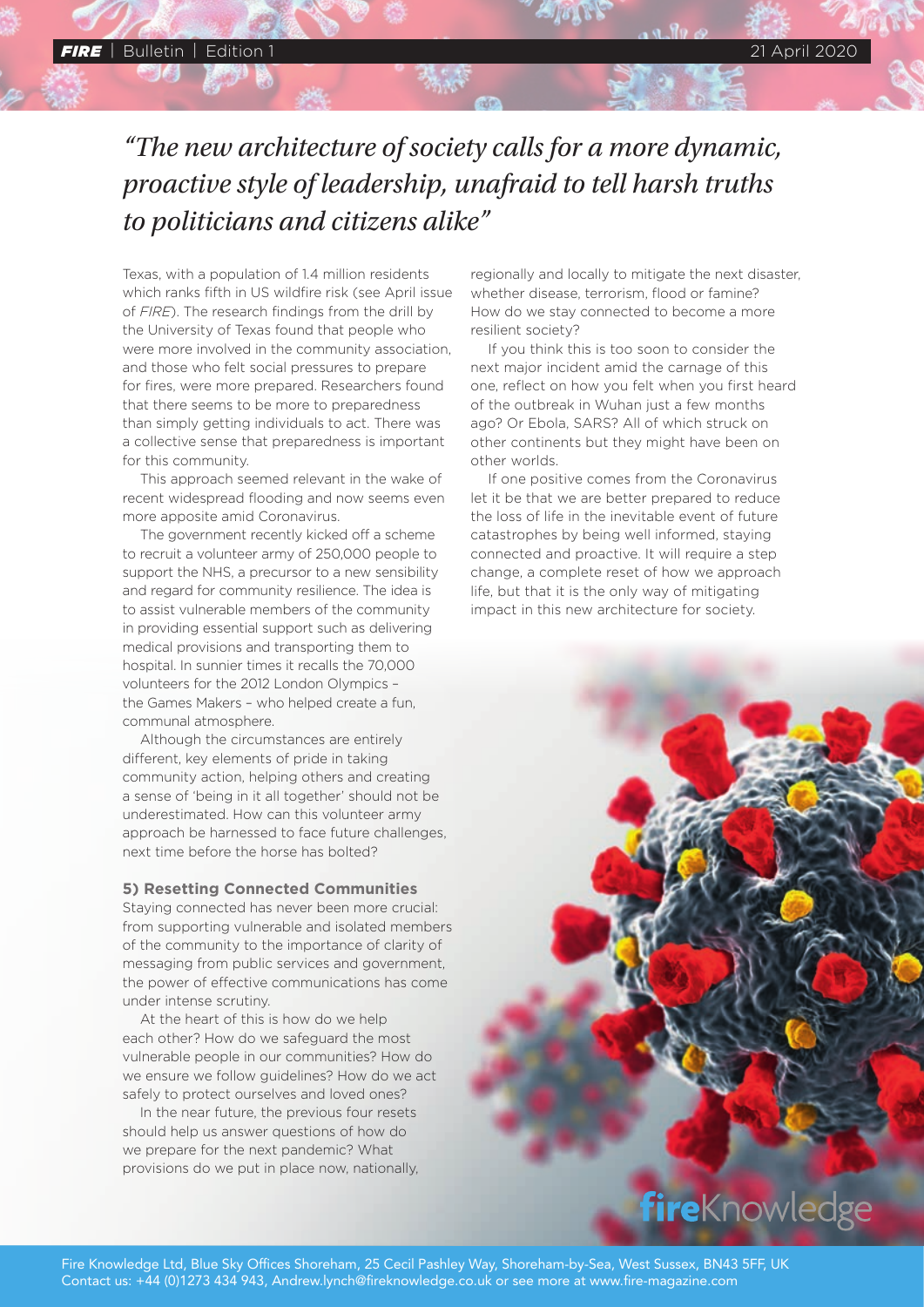Beyond Coronavirus: Towards a new flexible Fire and Rescue Service

*FIRE's* **Security Correspondent** Dr Dave Sloggett **looks at what the longer-term impacts of the global Covid-19 pandemic might be for the emergency services**

The Prime Minister, Boris Johnson, may yet rue the day when he said at the daily press briefing from Number Ten Downing Street on March 19 that a turning point in the national effort against the yet rue the day when he said at the daily press briefing from Number Ten Downing Street on March 19 that a Covid-19 global pandemic would be seen in around 12 weeks from now. His statement, using words that were ill-judged, may yet cause a number of people that are not yet fully engaged in the national effort to defeat the virus to adopt the age-old adage of 'keep clam and carry on' going out and socialising.

Those people, many of them of a younger generation, appear to think of themselves as being invincible. Through the crucible of social media, they develop a virtual immunity to the virus and believe, because the advice has been contradictory, that it is the elderly that are most at risk and that therefore they need not adopt the kind of measures that the rest of the population take seriously. This narrow interpretation of the situation, no doubt amplified through the echo chamber of social media, persuades many that they need not worry about catching the virus.

Sadly, in such a dynamic environment, where contemporary data from the US suggests that the degree to which young people have greater resilience to the ravages of the virus is not as clear-cut as previously believed, the picture often changes.

By the time that people realise that the emerging views of such pandemics changes regularly, it will be too late. For epidemiologists there is a saying "once you have seen one pandemic… you have seen one pandemic". Science has yet to fully bottom out many of the nuanced elements of how pandemics work despite a history that dates back to the 14th century and the outbreak of Black Death.

ē

Given the litany of global plagues and pandemics one might have thought that the government would have tempered its messages to the young by at least asking them to remember which part of society suffered the most in many historical plagues, such as Black Death and the Spanish Flu. It was younger people.

While the dynamics and inevitably rising death toll of the next ten weeks will be horrific

*"The day when the word 'Fire' is removed from the title of the 'Service' cannot be far away"*

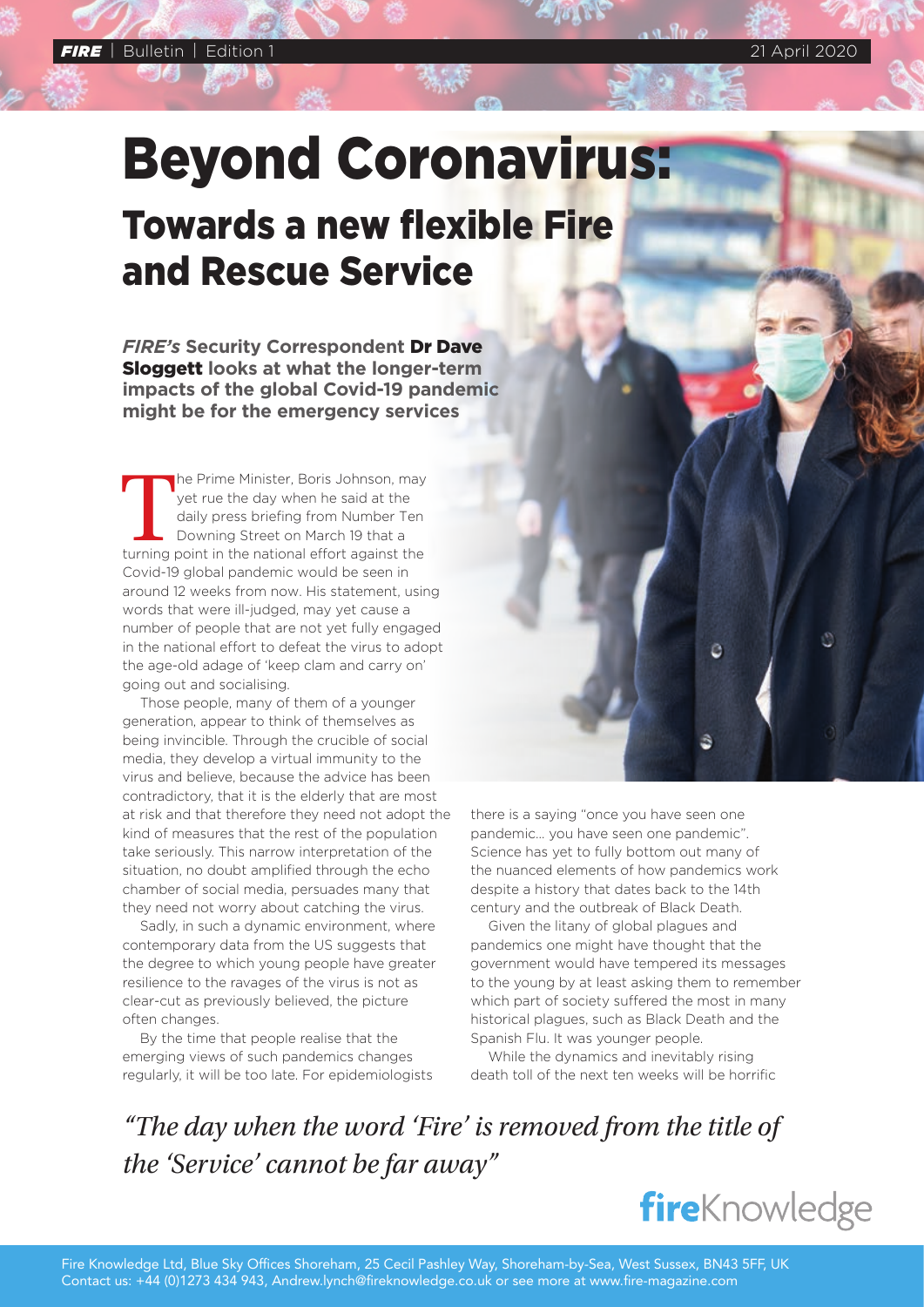there is another guarantee, if there are such things anymore, in such global pandemics. The virus will peak and subside. The Prime Minister must hope the 12-week timetable he put on this turning point gives him some wriggle room. Evidence emerging from China, South Korea and Italy provides conflicting viewpoints and may yet lead to that obviously politically motivated statement to be refined.

However, history is partially on his side. But to suggest, as he did almost in the same breath, that we can nationally defeat Covid-19 and send it packing was a step too far. One can only imagine how the hearts of two of our most eminent scientists must have sank when the Prime Minister talked up the end of the pandemic. It must be increasingly clear to them that politics and pandemics do not easily mix in the social media driven world of the 21st century (see pg 16 'A lack of collective imagination').

From the outbreak of the virus the government has, rightly, been guided by the science. The initial recourse to lessons that emerged from the most recent global outbreaks of, for example, Severe Acute Respiratory Syndrome (SARS) in 2002 – which peaked in May 2003 – was based on sound advice. When a new virus strikes science has to look for previous outbreaks that might provide clues.

But a lot has changed in the world since 2003. Its impact, with just over 8,000 people infected and a death toll of just over 800, has been surpassed quickly by the current Covid-19 pandemic. Once data became available from China, South Korea and Italy (specifically) the SARS models were refined and a much more alarming picture emerged. Scientists from Imperial College told the Prime Minister and the Cabinet that if nothing were done the death toll in the UK could reach 0.5 million people. To their credit, within hours a new approach had been adopted. It was draconian in its outlook.

## Covid-19 Legacy

Whatever the timing might be on the point at which the virus turns downwards, it is interesting to look at what its legacy might leave. The first and most obvious point is that by implementing the measures the government has forsworn the

approach that was designed to build 'herd immunity'. That means that the most clear outcome of the current pandemic is that like so-called "ordinary flu" we may have to learn to live with Covid-19 for some time to come until a vaccine is available and it is able to be rolled out. Of itself that does not solve the issue. A return to normal, whatever that means, is unlikely. The societal scars of Covid-19 are not about to be blown away by a magic wand waved by the Prime Minister.

While many had been welcoming the move away from the hard years of austerity, most notably in the recent budget delivered by the Chancellor pumping billions more into the economy, there is a distinct possibility that the world post Covid-19 is going to be harder.

The inflation lessons from Zimbabwe need to be heeded. The government, and by implication we as a society, cannot print money as a way out of this crisis. A return to some form of 'selective' austerity is inevitable. This will require society to make distinct choices over priorities with the capability for the NHS to surge to handle another outbreak of Covid-19 or perhaps much worse, a new and more deadly mutation of the virus being top of the list.

In this situation the government is almost bound to look around to reign in some of its spending. The commitment to level-up the UK also appears to be a sacrosanct political viewpoint. Rightly, for too long some parts of the UK have lagged and suffered specifically hard from the measures implemented during the height of austerity. They do need investment. But arguably more quickly than can be delivered by national investments like HS-2.

# *"What can we do in the immediate aftermath to maintain resilience?"*